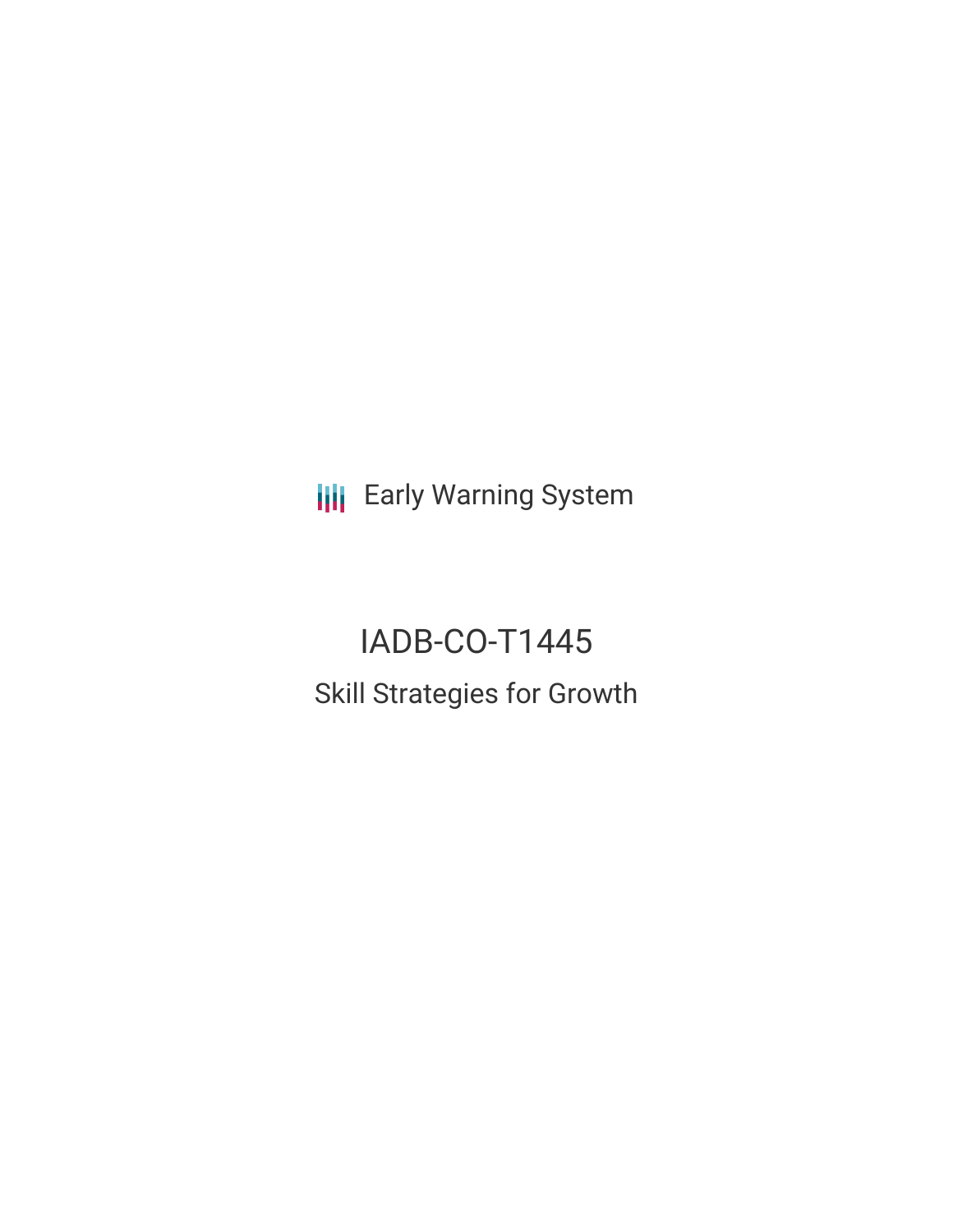| <b>Countries</b>               | Colombia                               |
|--------------------------------|----------------------------------------|
| <b>Financial Institutions</b>  | Inter-American Development Bank (IADB) |
| <b>Status</b>                  | Active                                 |
| <b>Bank Risk Rating</b>        | C                                      |
| <b>Voting Date</b>             | 2017-08-04                             |
| <b>Borrower</b>                | Government of Colombia                 |
| <b>Sectors</b>                 | <b>Technical Cooperation</b>           |
| <b>Investment Type(s)</b>      | Grant                                  |
| <b>Investment Amount (USD)</b> | $$0.25$ million                        |
| <b>Project Cost (USD)</b>      | $$0.25$ million                        |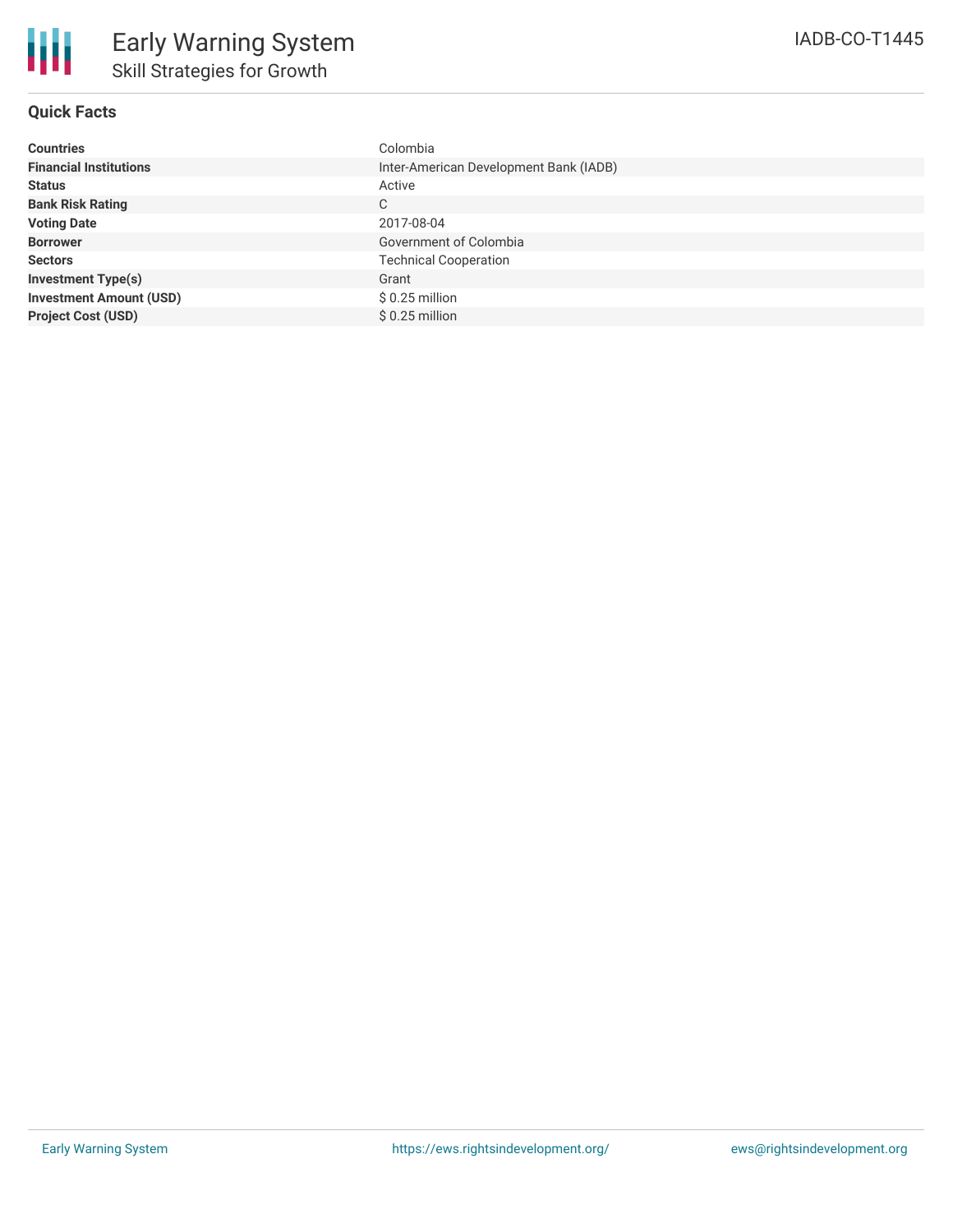

# **Project Description**

The objective of this TC is to support the Colombian government in the design and implementation of the national human capital policy. Activities will be financed to support: i)support the updating of the human capital policy guidelines; ii) support the coordination of public and private stakeholders and align the human capital strategies with policies to increase economic productivity and iii) support the development of information systems to identify skills needs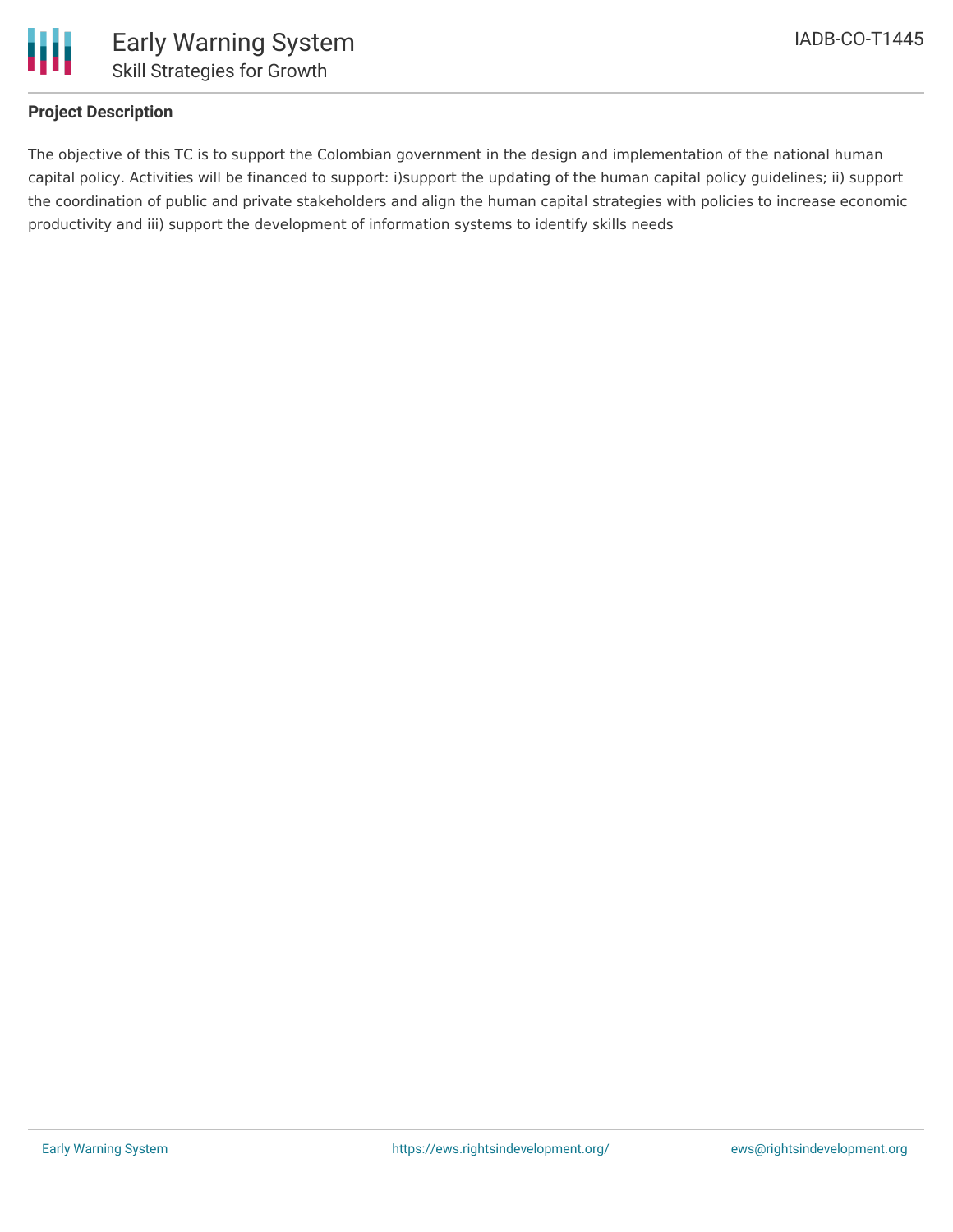### **Investment Description**

冊

• Inter-American Development Bank (IADB)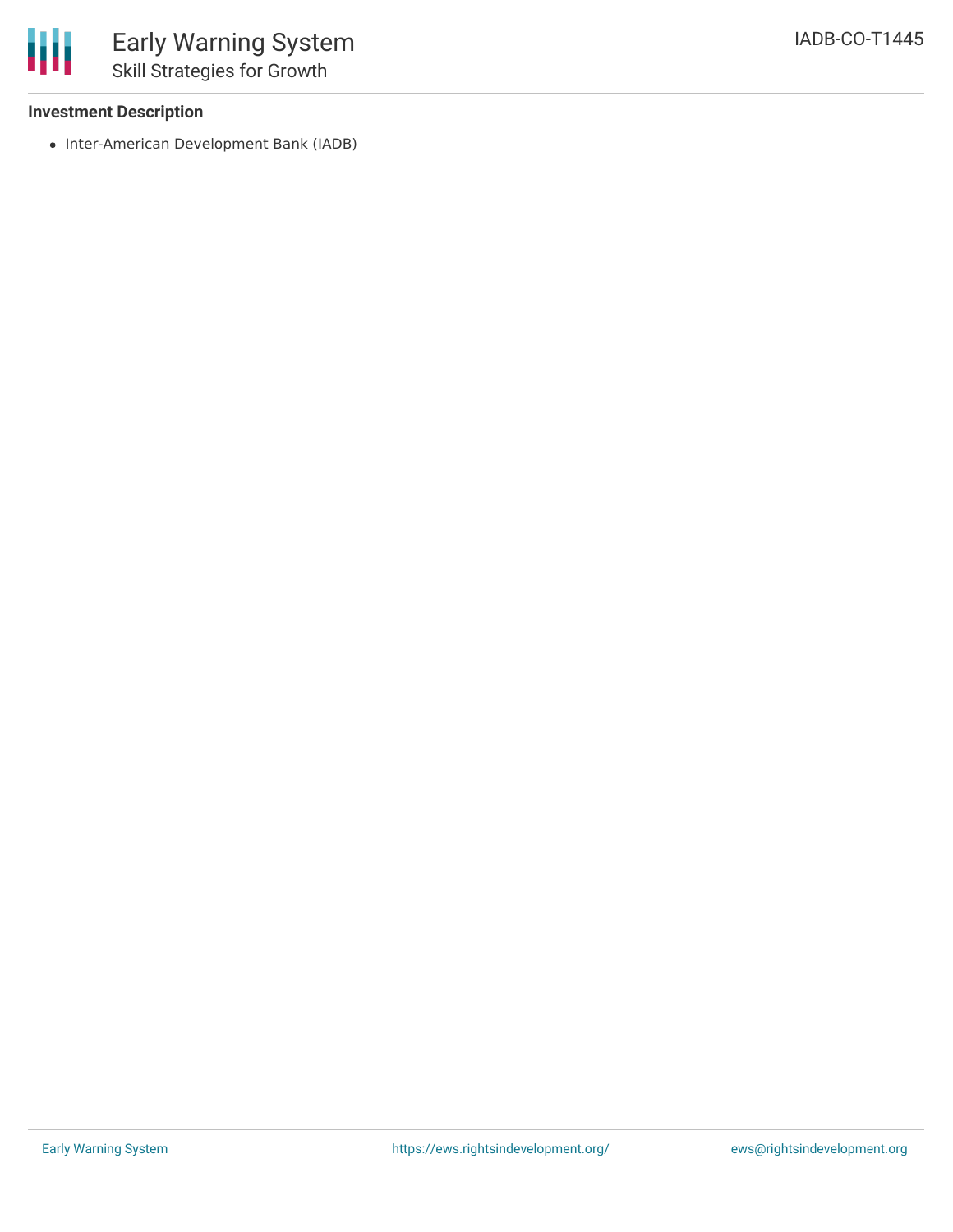# **Contact Information**

ACCOUNTABILITY MECHANISM OF IADB

The Independent Consultation and Investigation Mechanism (MICI) is the independent complaint mechanism and fact-finding body for people who have been or are likely to be adversely affected by an Inter-American Development Bank (IDB) or Inter-American Investment Corporation (IIC)-funded project. If you submit a complaint to MICI, they may assist you in addressing the problems you raised through a dispute-resolution process with those implementing the project and/or through an investigation to assess whether the IDB or IIC is following its own policies for preventing or mitigating harm to people or the environment. You can submit a complaint by sending an email to MICI@iadb.org. You can learn more about the MICI and how to file a complaint at http://www.iadb.org/en/mici/mici,1752.html (in English) or http://www.iadb.org/es/mici/mici,1752.html (Spanish).